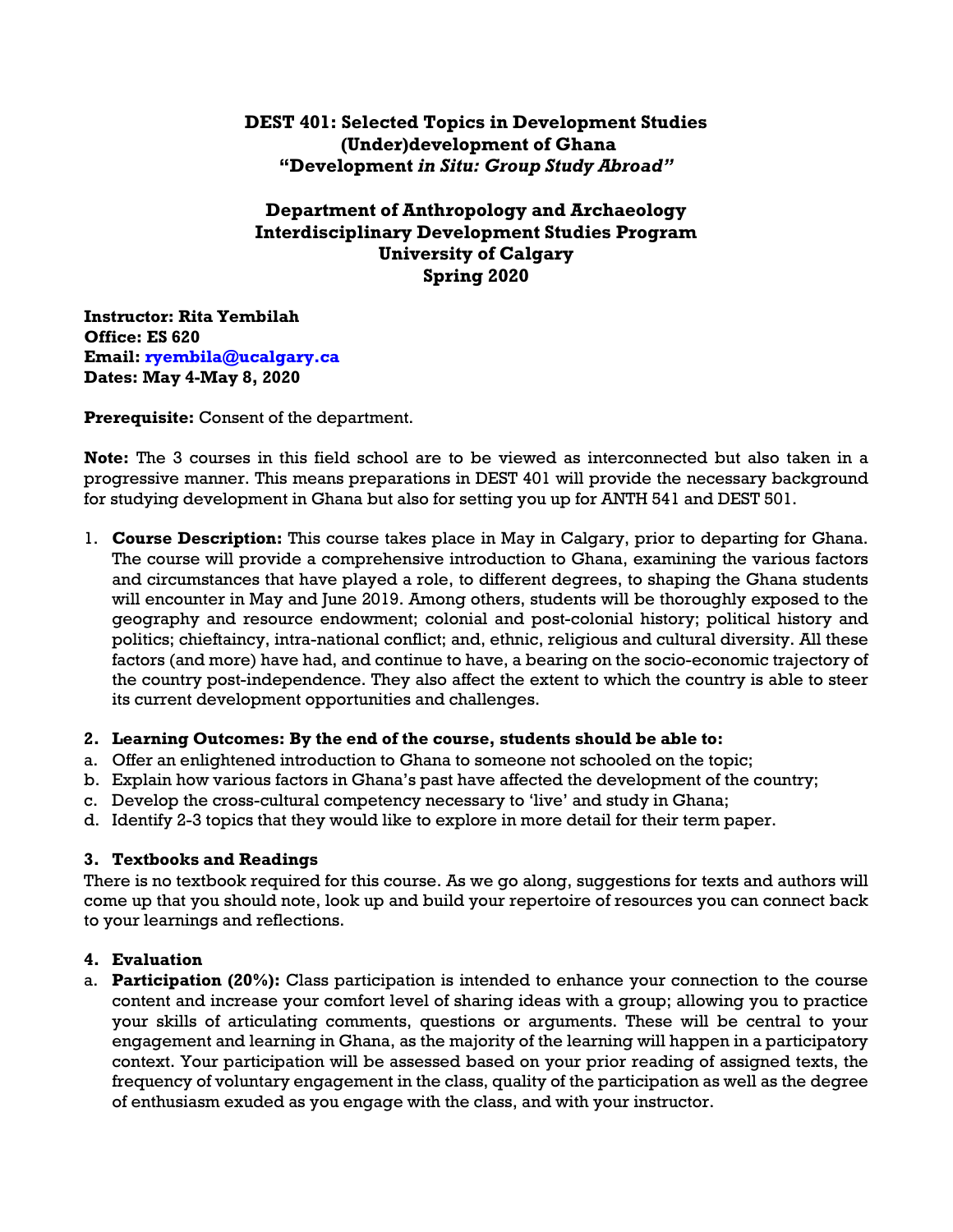- b. **Topics of interest assignment (20%):** This assignment will be due on May 9, 2019. In this assessment, you will submit a two-page single-spaced identification and preliminary assessment of the issues discussed about Ghana that intrigue you, and why you may be interested in exploring those topics in more detail whilst there. These issues will form the basis of the topics that you will choose to explore more in depth, and ultimately lead to your term paper in DEST 501 (see outline).
- c. **Oral presentation on topics of interest (10%):** At the end of the block week, each student will be given 10 minutes to present their topics of interest (from 'b') to the class, emphasising why these topics are of interest to you. There is no need to prepare a PowerPoint presentation. The focus of the presentation is on the content, the aim of which is to instigate discussions that students can draw on to more specifically tailor your chosen interest(s) for exploration whilst in Ghana.
- d. **Final Exam (50%):** There will be a two-hour final exam on May 10, 2019. The exam will test your background preparedness for the work that is to be continued in Ghana. The questions will be short answer in format and cover all the topics that have been covered in class. Typically, the questions will require you to demonstrate your understanding of the content through why, how, explain and connect type questions. It is, therefore, very important that you attend all the sessions and take good notes that will aid in your learning and revisions for the exam.

### **5. Submission of Assignments**

During DEST 401, the only take-home assignment will be due in class on May 9, 2019. In the event that you fail to submit your assignment on the due date, late penalty points of 1.5 for every day the assignment is late will be assessed and applied. With evidence of extenuating circumstances, the penalty points will be waived, but the assignment still needs to be handed in prior to leaving Calgary. You will be eligible to make your oral presentation to the class, absent penalty points.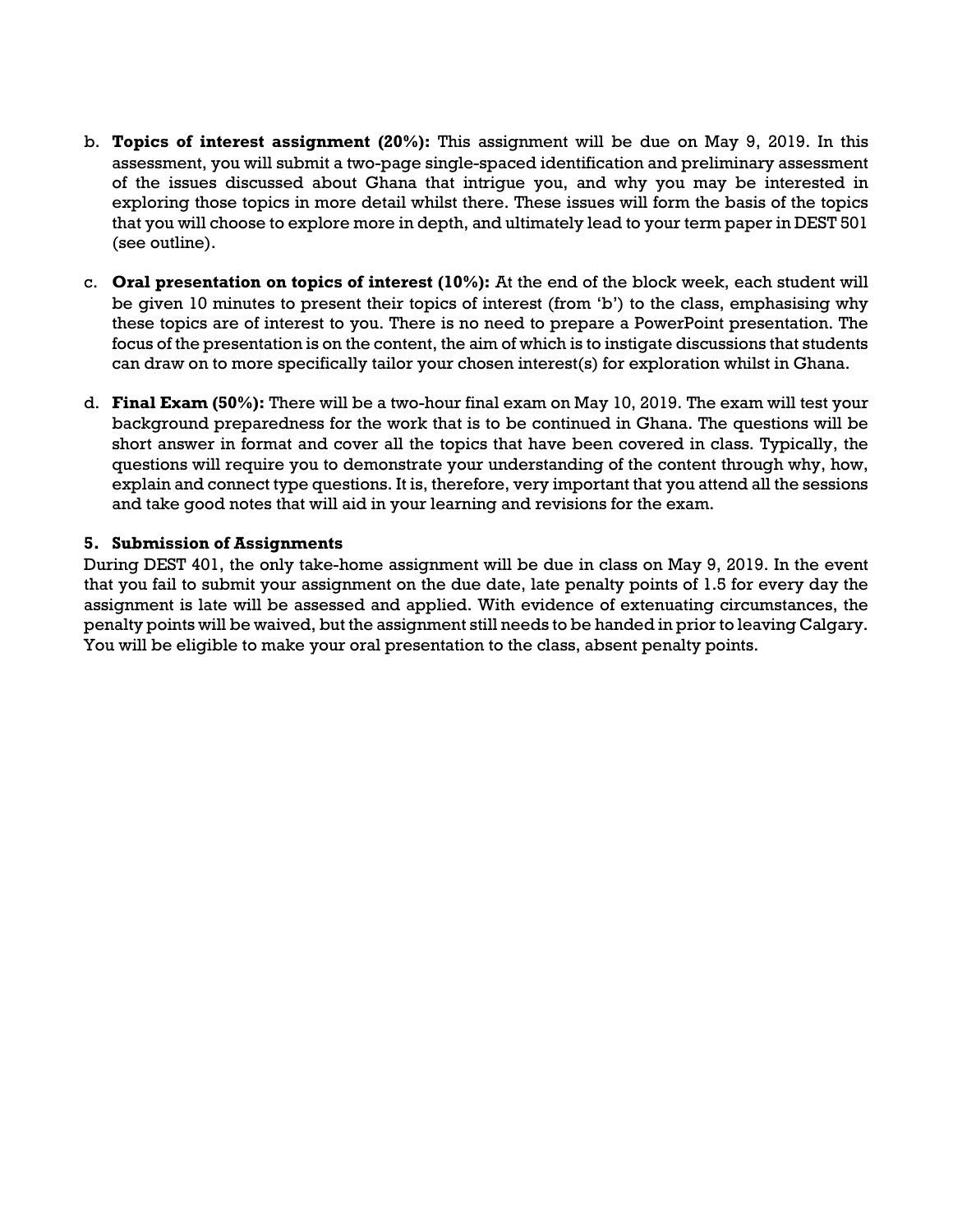6. **Final course grades** will be calculated as follows:

| <b>Grade Breakdown</b> |                       |                     |                     |
|------------------------|-----------------------|---------------------|---------------------|
| A+ 100 - 94.9%         | $B+84.8-79.9%$        | $C+70.8-66.9\%$     | $D+58.8-54.9\%$     |
| A 94.8 - 89.9%         | <b>B</b> 79.8 - 74.9% | $C$ 66.8 – 62.9%    | $D$ 54.8 – 49.9%    |
| A-89.8 - 84.9%         | $B - 74.8 - 70.9\%$   | $C - 62.8 - 58.9\%$ | $F$ 49.8% and below |

| <b>Grade</b> | <b>Grade Point Value</b> | <b>Description</b>                                                                                                                                    |  |
|--------------|--------------------------|-------------------------------------------------------------------------------------------------------------------------------------------------------|--|
| Ā+           | 4.00                     | Outstanding                                                                                                                                           |  |
| A            | 4.00                     | Excellent-superior performance, showing<br>comprehensive understanding of subject matter                                                              |  |
| A-           | 3.70                     |                                                                                                                                                       |  |
| $B+$         | 3.30                     |                                                                                                                                                       |  |
| в            | 3.00                     | Good - clearly above average performance with<br>knowledge of subject matter generally complete                                                       |  |
| $B-$         | 2.70                     |                                                                                                                                                       |  |
| $C+$         | 2.30                     |                                                                                                                                                       |  |
| C            | 2.00                     | Satisfactory - basic understanding of the subject<br>matter                                                                                           |  |
| $C-$         | 1.70                     | Receipt of a grade point average of 1.70 may not be<br>sufficient for promotion or graduation. (See<br>individual undergraduate faculty regulations.) |  |
| $D+$         | 1.30                     |                                                                                                                                                       |  |
| D            | 1.00                     | Minimal pass - marginal performance; generally<br>insufficient preparation for subsequent courses in<br>the same subject                              |  |
| F            | 0                        | Fail - unsatisfactory performance or failure to meet<br>course requirements                                                                           |  |

#### **ELECTRONIC COMMUNICATION**

As there are no formal meetings for this course, students are encouraged to communicate with the instructor via email to either set up appointments as needed, or to ask clarifications.

#### **ACADEMIC ACCOMMODATIONS**

Students needing an Accommodation because of a Disability or medical condition should communicate this need to Student Accessibility Services in accordance with the Procedure for Accommodations for Students with Disabilities. Students needing an Accommodation based on a Protected Ground other than Disability, should communicate this need, preferably in writing, to me [ryembila@ucalgary.ca.](mailto:ryembila@ucalgary.ca)

#### **ACADEMIC INTEGRITY**

Academic integrity is essential to the pursuit of learning and scholarship in a university,

and to ensuring that a degree from the University of Calgary is a strong signal of each student's individual academic achievements. As a result, the University treats cases of cheating and plagiarism very seriously. Non-academic integrity also constitutes an important component of this program. For detailed information on what constitutes academic and non-academic misconduct, refer to the following link: http://www.ucalgary.ca/pubs/calendar/current/k-2-1.html.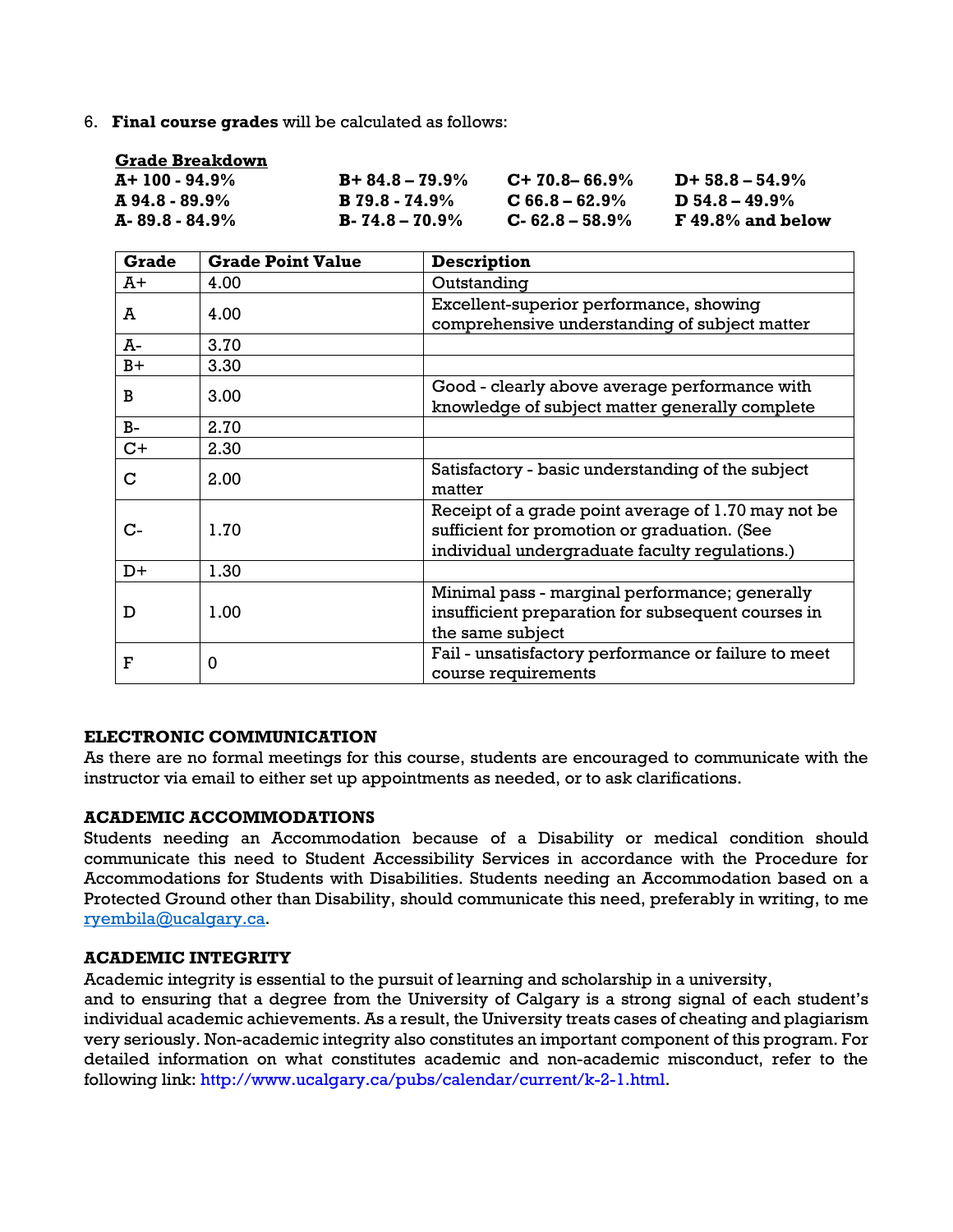All suspected cases of academic and non-academic misconduct will be investigated following procedures outlined in the University Calendar. If you have questions or concerns about what constitutes appropriate academic behavior or appropriate research and citation methods, you are expected to seek out additional information on academic integrity from your instructor or from other institutional resources. Where there is a criminal act involved in plagiarism, cheating or other academic misconduct, e.g., theft (taking another student's paper from their possession, or from the possession of a faculty member without permission), breaking and entering (forcibly entering an office to gain access to papers, grades or records), forgery, personation and conspiracy (impersonating another student by agreement and writing their paper) and other such offences under the Criminal Code of Canada, the University may take legal advice on the appropriate response and, where appropriate, refer the matter to the police, in addition to or in substitution for any action taken under these regulations by the University

## **TEACHING EVALUATIONS /USRIS (Universal Student Ratings of Instruction)**

At the University of Calgary, feedback provided by students through the Universal Student Ratings of Instruction (USRI) survey provides valuable information to help with evaluating instruction, enhancing learning and teaching, and selecting courses. **Your responses make a difference, please participate!** Website:<http://www.ucalgary.ca/usri/>

### **Writing Across the Curriculum**

Writing skills are not exclusive to English courses and, in fact, should cross all disciplines. The University supports the belief that throughout their University careers, students should be taught how to write well so that when they graduate their writing abilities will be far above the minimal standards required at entrance. Consistent with this belief, students are expected to do a substantial amount of writing in their University courses and, where appropriate, members of faculty can and should use writing and the grading thereof as a factor in the evaluation of student work. The services provided by the Writing Support, part of the Student Success Centre, can be utilized by all undergraduate and graduate students who feel they require further assistance.

**Emergency Evacuation Assembly Points**: In the event of an emergency that requires evacuation, please refer to the following link to become familiar with the assembly points for the class:<http://www.ucalgary.ca/emergencyplan/assemblypoints>

**Freedom of Information and Protection of Privacy Act: Freedom of Information and Protection** 

**of Privacy Act:** The University of Calgary is committed to protecting the privacy of individuals who work and study at the University or who otherwise interact with the University in accordance with the standards set out in the Freedom of Information and Protection of Privacy Act. Please refer to the following link for detailed information: [http://www.ucalgary.ca/legalservices/foip.](http://www.ucalgary.ca/legalservices/foip) The Department of Anthropology and Archaeology's FOIP (Freedom of Information and Privacy) policy requires all reports/examinations to be returned to students during class time or the instructor's office hours. Any term work not picked up will be placed in the Anthropology and Archaeology Office (ES620) for distribution. Any student not wishing to have their work placed in the office must make alternative arrangements with the course instructor early in the term.

**Safewalk:** Campus Security, in partnership with the SU, provides the Safewalk service, 24 hours a day to any location on Campus including the LRT, parking lots, bus zones and University residences. Contact Campus Security at (403) 220-5333 or use a help phone, and Safewalkers or a Campus Security Officer will accompany you to your campus destination.